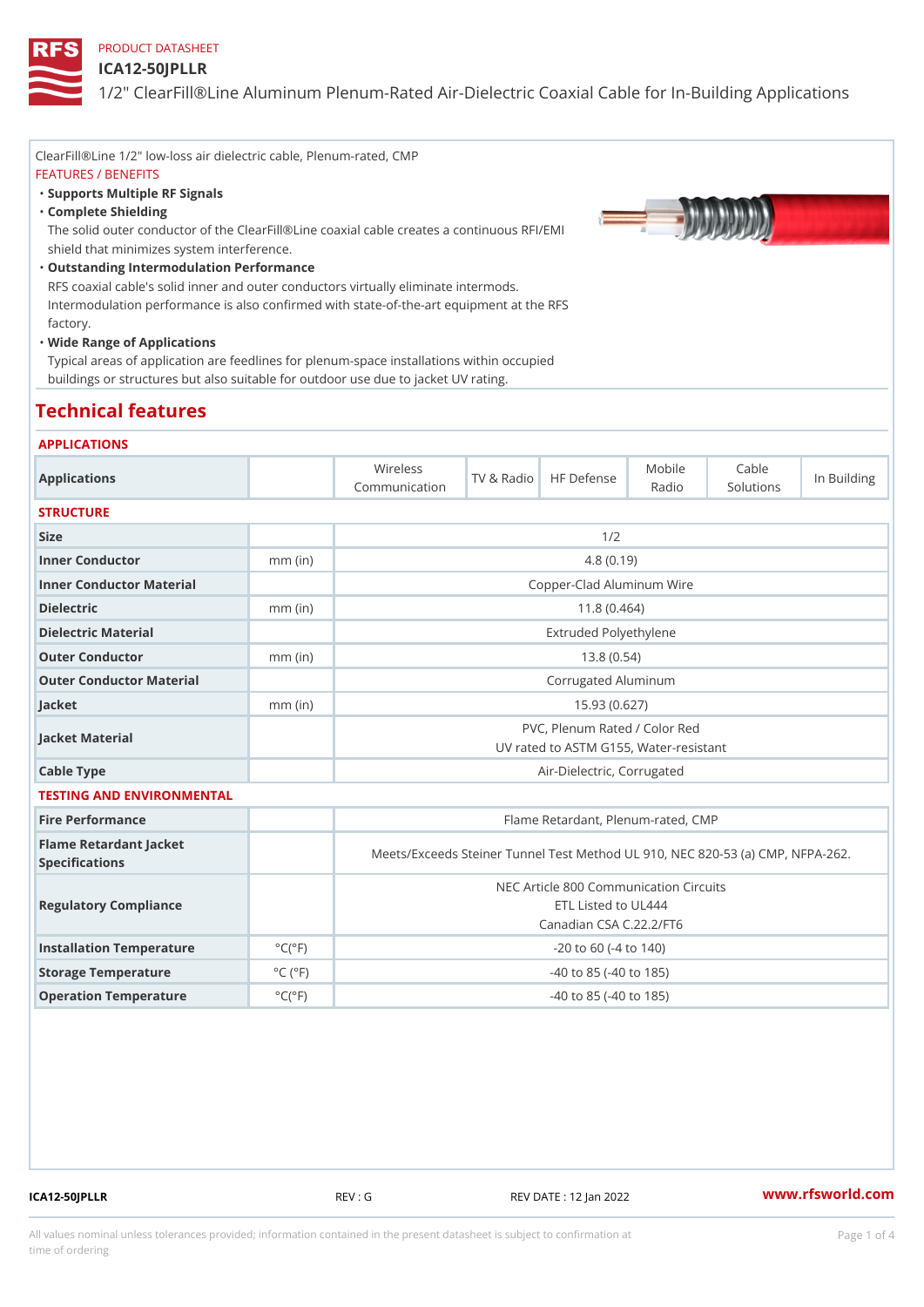## ICA12-50JPLLR

1/2" ClearFill®Line Aluminum Plenum-Rated Air-Dielectric Coaxial Cab

| ELECTRICAL SPECIFICATIONS                         |                      |                                                                                                                                                                          |
|---------------------------------------------------|----------------------|--------------------------------------------------------------------------------------------------------------------------------------------------------------------------|
| Impedance                                         | $\odot$              | $50 +/- 1$                                                                                                                                                               |
| Maximum Frequency                                 | GHz                  | 6                                                                                                                                                                        |
| Velocity                                          | $\%$                 | 91                                                                                                                                                                       |
| Capacitance                                       | $pF/m$ ( $pF/ft$ )   | 75 (22.86)                                                                                                                                                               |
| Inductance                                        | $uH/m$ ( $uH/ft$ )   | 0.19(0.058)                                                                                                                                                              |
| Peak Power Rating                                 | k W                  | 40                                                                                                                                                                       |
| RF Peak Voltage                                   | Volts                | 2000                                                                                                                                                                     |
| Jacket Spark                                      | Volt RMS             | 8000                                                                                                                                                                     |
| Inner Conductor dc Resistance<br>(©/1000 ft)      | $@/1000$ n           | 1.48(0.45)                                                                                                                                                               |
| Outer Conductor dc Resistance (6/1000 ft)         | $@/1000$ n           | 2.29(0.7)                                                                                                                                                                |
| Return Loss (VSWR) Performance                    |                      | 24 (1.13) @ 698-960 MHz<br>24 (1.13) @ 1395-1432 MHz<br>24 (1.13) @ 1700-2155 MHz<br>20 (1.22) @ 2300-2700 MHz<br>18 (1.29) @ 3550-4200 MHz<br>18 (1.29) @ 5150-6000 MHz |
| Temperature & Power                               |                      | High Power Rating                                                                                                                                                        |
| MECHANICAL SPECIFICATIONS                         |                      |                                                                                                                                                                          |
| Cable Weight, Nominal                             | $kg/m$ ( $lb/ft$ )   | 0.19(0.13)                                                                                                                                                               |
| Minimum Bending Radius, Single<br>Bend            |                      | 76 (3)                                                                                                                                                                   |
| Minimum Bending Radius, mm (in)<br>Repeated Bends |                      | 127(5)                                                                                                                                                                   |
| Bending Moment                                    | $Nm (lb - t)$        | 5.4(4)                                                                                                                                                                   |
| Tensile Strength                                  | $N$ ( $ b)$          | 549 (150)                                                                                                                                                                |
| Recommended / Maximum<br>Clamp Spacing            | m $(ft)$             | 0.5 / 0.9 (1.8 / 3)                                                                                                                                                      |
| Crush Strength                                    | $kg/m$ m l b /   n ) | 0.893(50)                                                                                                                                                                |

ICA12-50JPLLR REV : G REV DATE : 12 Jan 2022 WWW.rfsworld.com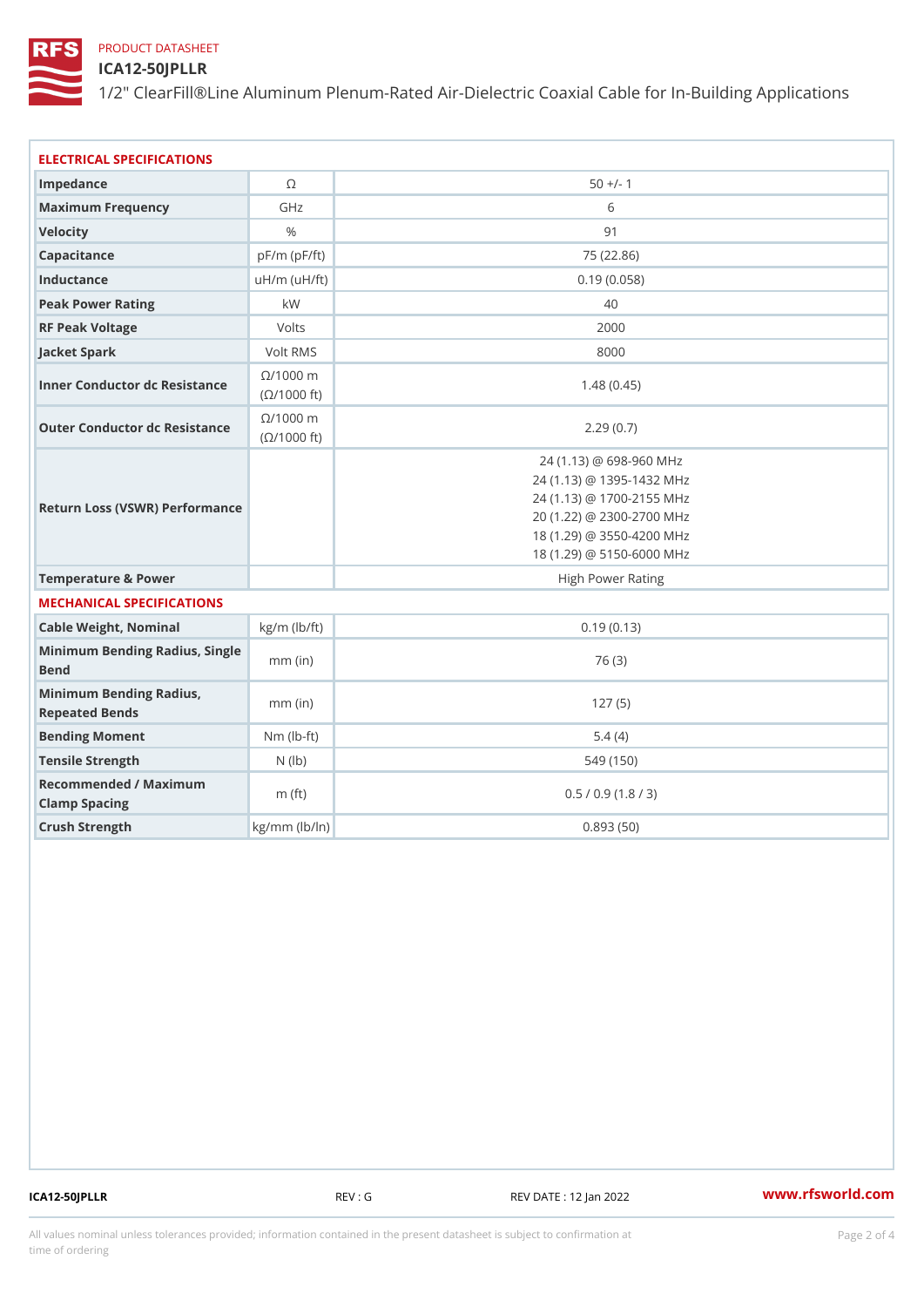## ICA12-50JPLLR

1/2" ClearFill®Line Aluminum Plenum-Rated Air-Dielectric Coaxial Cab

| ATTENUATION @ 20°C (68°F) AND POWER RATING @ 40°C (104°F) |                 |                |                 |  |  |
|-----------------------------------------------------------|-----------------|----------------|-----------------|--|--|
| Frequency, MHz                                            | dB per 100m     | dB per 100ft   | Power, kW       |  |  |
| $0\ .\ 5$                                                 | $0.16$          | $0.05$         | 40              |  |  |
| 1                                                         | 0.23            | $0.07$         | $3\,2$ . $8\,0$ |  |  |
| $1.5\,$                                                   | $0\,$ . $2\,9$  | $0.09$         | $2\,6$ . $8\,0$ |  |  |
| $\overline{2}$                                            | $0.33$          | $0.10$         | $2\,3$ . $2\,0$ |  |  |
| 10                                                        | $0\,$ . 7 $4\,$ | $0.23\,$       | 10.30           |  |  |
| $20$                                                      | $1.06$          | $0.32$         | 7.22            |  |  |
| 30                                                        | $1.30$          | $0.40\,$       | $5.89$          |  |  |
| 50                                                        | 1.68            | 0.51           | 4.55            |  |  |
| 88                                                        | $2.25$          | $0.69$         | $3.40\,$        |  |  |
| $100$                                                     | $2.41\,$        | $0.73\,$       | $3.18$          |  |  |
| 108                                                       | 2.51            | $0.76$         | $3\,.\,0\,5$    |  |  |
| 150                                                       | $2.98\,$        | $0.91$         | $2\,.\,5\,7$    |  |  |
| 174                                                       | $3.22$          | 0.98           | $2.38$          |  |  |
| 200                                                       | $3.46$          | 1.05           | 2.21            |  |  |
| 300                                                       | $4.29$          | 1.31           | 1.79            |  |  |
| 400                                                       | 5               | $1.52$         | $1.53$          |  |  |
| 450                                                       | $5.32\,$        | $1.62$         | $1.44$          |  |  |
| 500                                                       | $5.63\,$        | $1.72$         | $1.36$          |  |  |
| 5 1 2                                                     | $5.71\,$        | $1.74$         | $1.34$          |  |  |
| 600                                                       | 6.22            | 1.90           | 1.23            |  |  |
| 700                                                       | $6.76\,$        | $2.06\,$       | 1.14            |  |  |
| 750                                                       | $7\,.\,0\,2$    | $2.14$         | $1.09$          |  |  |
| 800                                                       | 7.28            | 2.22           | 1.06            |  |  |
| 824                                                       | $7\,.\,4\,0$    | $2.25$         | $1.04$          |  |  |
| 894                                                       | 7.74            | 2.36           | 0.99            |  |  |
| 900                                                       | $7.76\,$        | $2.37\,$       | $0.99$          |  |  |
| 925                                                       | $7.88$          | $2.40$         | $0\,.\,9\,8$    |  |  |
| 960                                                       | $8.05$          | $2.45$         | 0.96            |  |  |
| 1000                                                      | $8.23$          | $2.51$         | 0.93            |  |  |
| 1250                                                      | $9.32$          | $2.84$         | 0.83            |  |  |
| 1400                                                      | 9.93            | $3.03$         | $0.78$          |  |  |
| 1500                                                      | 10.30           | 3.15           | 0.75            |  |  |
| 1700                                                      | 11.10           | 3.38           | 0.70            |  |  |
| 1800                                                      | 11.50           | $3.49$         | $0\,.\,6\,7$    |  |  |
| 2000                                                      | 12.20           | 3.71           | 0.63            |  |  |
| 2100                                                      | 12.50           | 3.81           | $0\,.\,6\,2$    |  |  |
| 2200                                                      | 12.80           | 3.92           | 0.61            |  |  |
| 2300                                                      | 13.20           | $4.02\,$       | 0.59            |  |  |
| 2400                                                      | 13.50           | 4.12           | $0.57$          |  |  |
| 2500                                                      | 13.80           | $4\,$ . $2\,2$ | $0\,.\,5\,6$    |  |  |
|                                                           |                 |                |                 |  |  |

ICA12-50JPLLR REV : G REV DATE : 12 Jan 2022 [www.](https://www.rfsworld.com)rfsworld.com